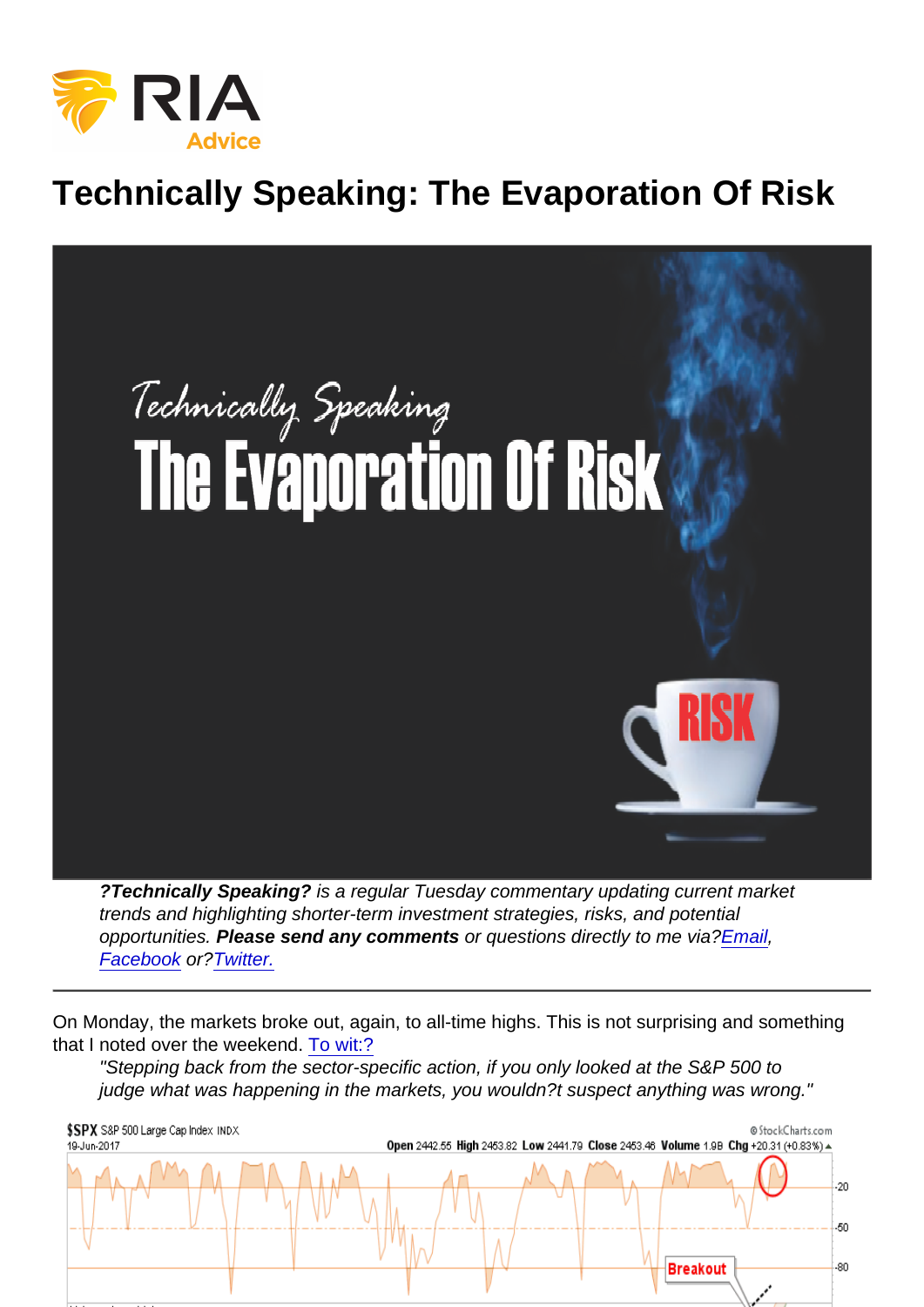"The market breakout remains intact currently with support at 2400 holding firm. The bullish trend line, which also intersects at 2400 remains critically important as the secondary buy/sell signal remains in positive territory.?The only negative currently, despite improvement, is the 'weekly sell signal-1'?remains triggered which keeps us on 'alert.'? (It is also worth noting both signals remain at VERY high levels which suggest current upside remains somewhat limited.)You can understand why more and more commentary is beginning to succumb to the 'siren?s song'?of why 'this time is different.' ?Whether it is terrorist attacks, poor economic data, geopolitical tensions, or plunging oil prices, the market has continued its advance.?It certainly seems to be?'bulletproof.'??

Last week, we added additional exposure for the second time since the "breakout" occurred. Not surprisingly, I have gotten many emails questioning the addition given the current extension, over valuation and excess bullishness in the market. I can certainly understand the confusion.? Buying "breakouts" is a function of participating in a momentum driven market and clearly "momentum" is in full swing currently. As I discussed with one of the firm's clients on Friday, while the long-term return outlook is not favorable, in the short-term we have to invest in order to create returns when opportunities exist. In this regard, we buy "breakouts" when they are confirmed, as the recent breakout has been, because "new highs tend to lead to further new highs."? Despite, one news headline to the next, the market has continued to push higher and last week's test of "support," set the market up for Monday's move to "new highs."?While sustainability remains key, we remain invested currently with very tight stops, and some hedges, already in place.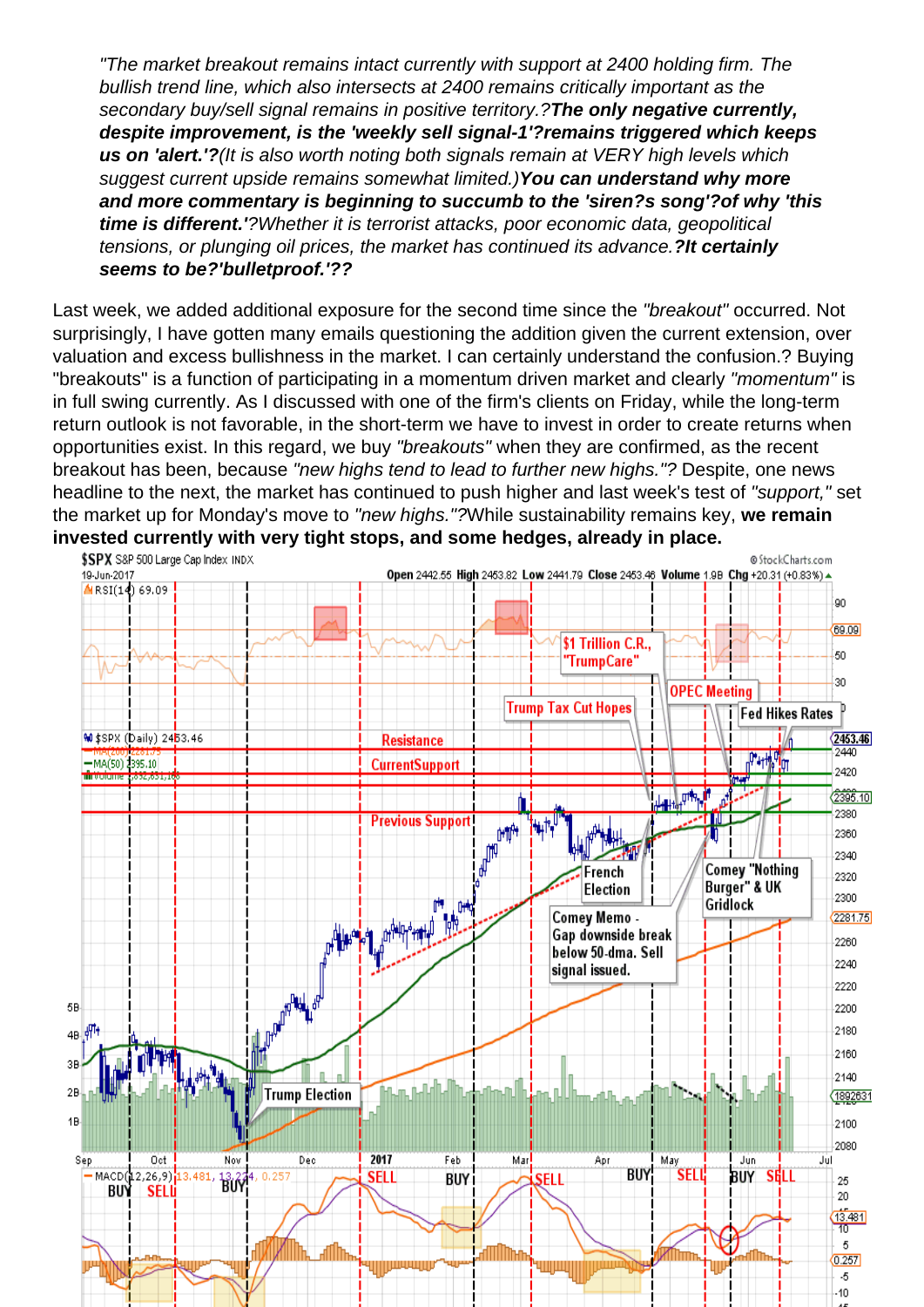But it is in that inherent breakout that we continue to see the rise of exuberance over the reality of fundamentals.

"There is very little concern about the risk being taken on by investors currently without any regard for the underlying risk as they chase 'yield and return.'?

"The forgotten piece of this 'fairytale'?is that?RISK = How much you LOSE when you are wrong.? Currently, the risk/reward ratio is currently heavily skewed against investors in both the short, intermediate and long-term outlook."

## The Evaporation Of Risk

As stated, the word "RISK" is not normally associated with positive outcomes. I was visiting with a new client of the firm last week who had just transferred over from one of the "big box" financial firms. Of course, as usual, she began to regurgitate the media-driven myths of how she was a "long term" investor, how she was diversified and that she was willing to ride out the "wiggles" in the market. It takes me only a couple of questions to quickly derail these myths.

- 1. What did you do in 2001-2002 and/or 2008?
- 2. How did you feel?
- 3. Are you willing to do that again?

Since the "dot.com" bust, when I began asking those questions, I have NEVER had anyone tell me:

- 1. I sold near the top and bought near the bottom. (Sell High/Buy Low)
- 2. It was a truly terrific experience watching half of my money disappear.?
- 3. Absolutely, just tell me when so I can get some popcorn.

In this particular case, she happened to be an avid "poker player" and enjoyed going to Las Vegas for a "few hands" at the tables. Poker is an extremely easy comparison to investing as the general rules of risk management apply to both. The conversation was quick.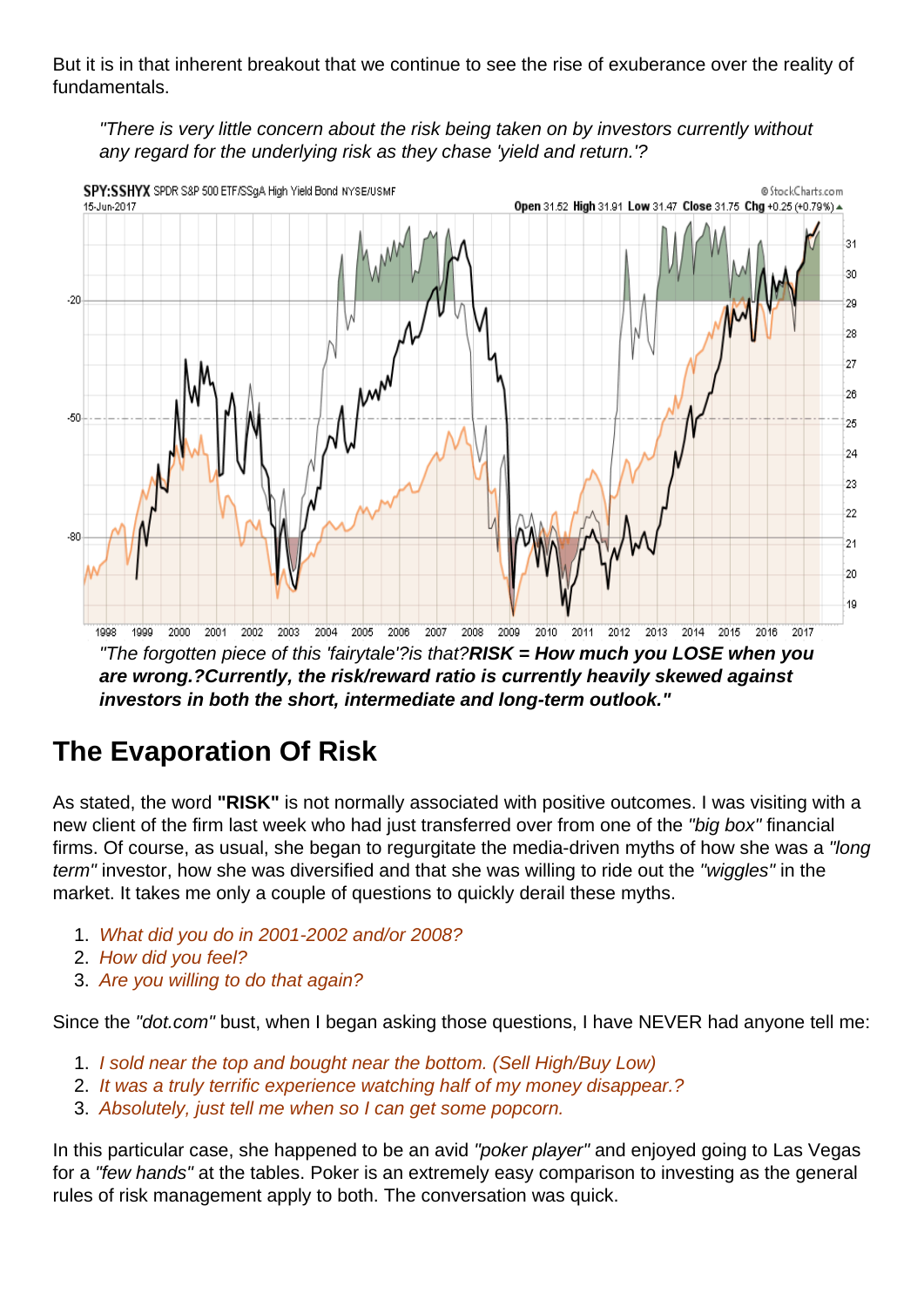"Do you go 'all in' on every hand your are dealt?"? "Of course, not" she responded. "Why not?" "Because I will lose all my money," she said."You say that with a lot of certainty. Why?" "Well, I am not going to win every hand, so if I bet everything, I will certainly lose everything" she stated."Correct. So why do you invest that way?" ".............Silence......................"

The issue of "risk," as stated above, whether it is in the financial markets or a hand of poker is the same. ?It is simply how much money you lose when the "bet" you made goes wrong. In poker, most individuals can not calculate the odds of drawing a winning hand. However, while they may not know the odds of drawing a "full house" in a 7-card poker hand is just 2.6%, they do know the odds of "winning" with such a hand are fairly high. Therefore, they are comfortable betting heavier on that particular hand. But when it comes to investing, they are comfortable betting the retirement savings on a market which, at current valuation levels, has a long history of delivering less than optimistic results. I have shown you [the following chart before,](https://realinvestmentadvice.com/the-caey-ratio-forward-returns/) and statistically speaking the odds simply aren't in your favor.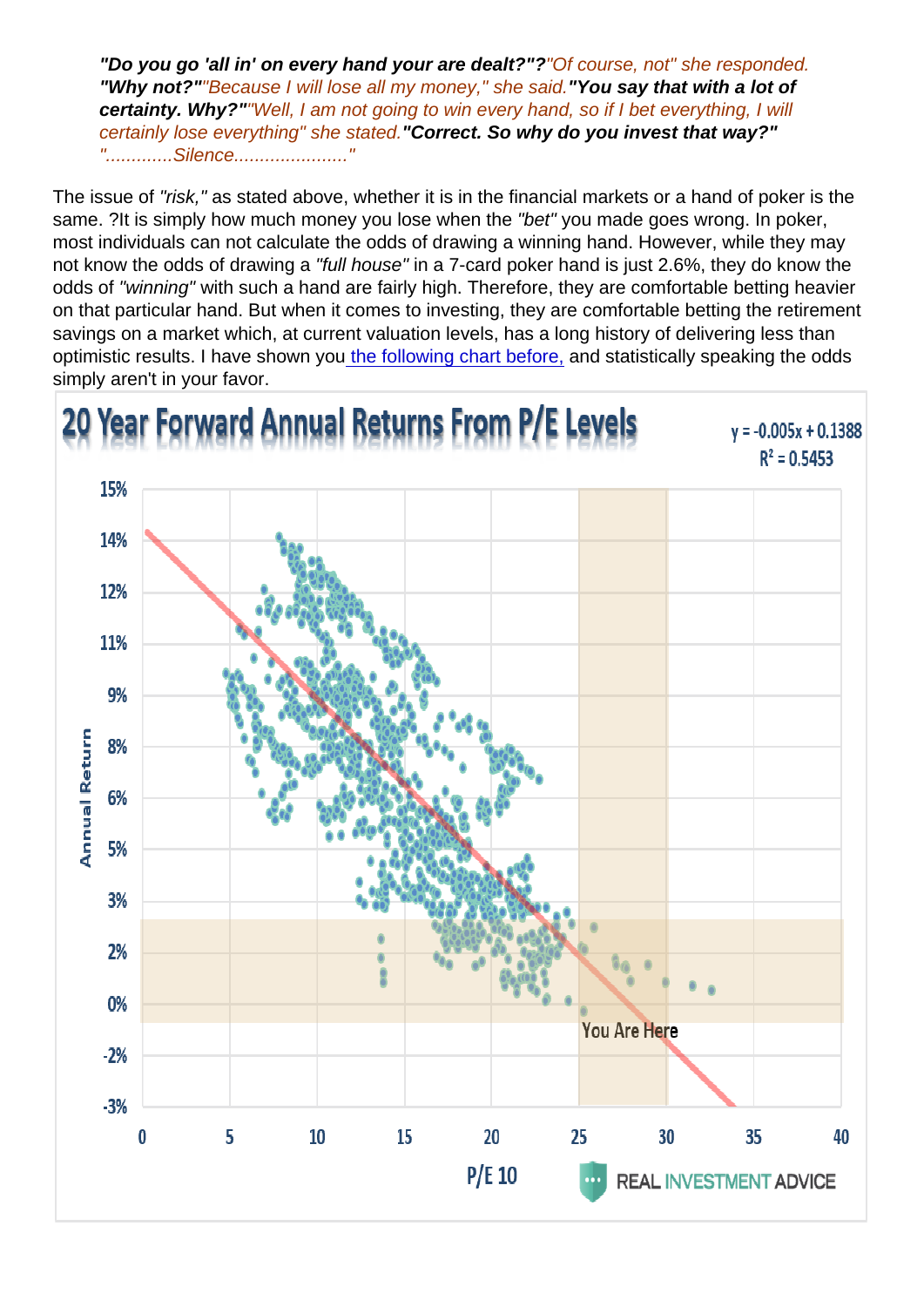Despite this simple reality, investors continue to chase stocks as if future returns over the next 10-years will be as profitable as the last 10-years. This most likely will not be the case. Yet, the "evaporation of risk" continues to accelerate as the market seemingly becomes ever more immune to "bad news," or should I just say "news."

The S&P 500 P/E to VIX ratio is also elevated to levels that have normally warned that you are betting on a losing hand.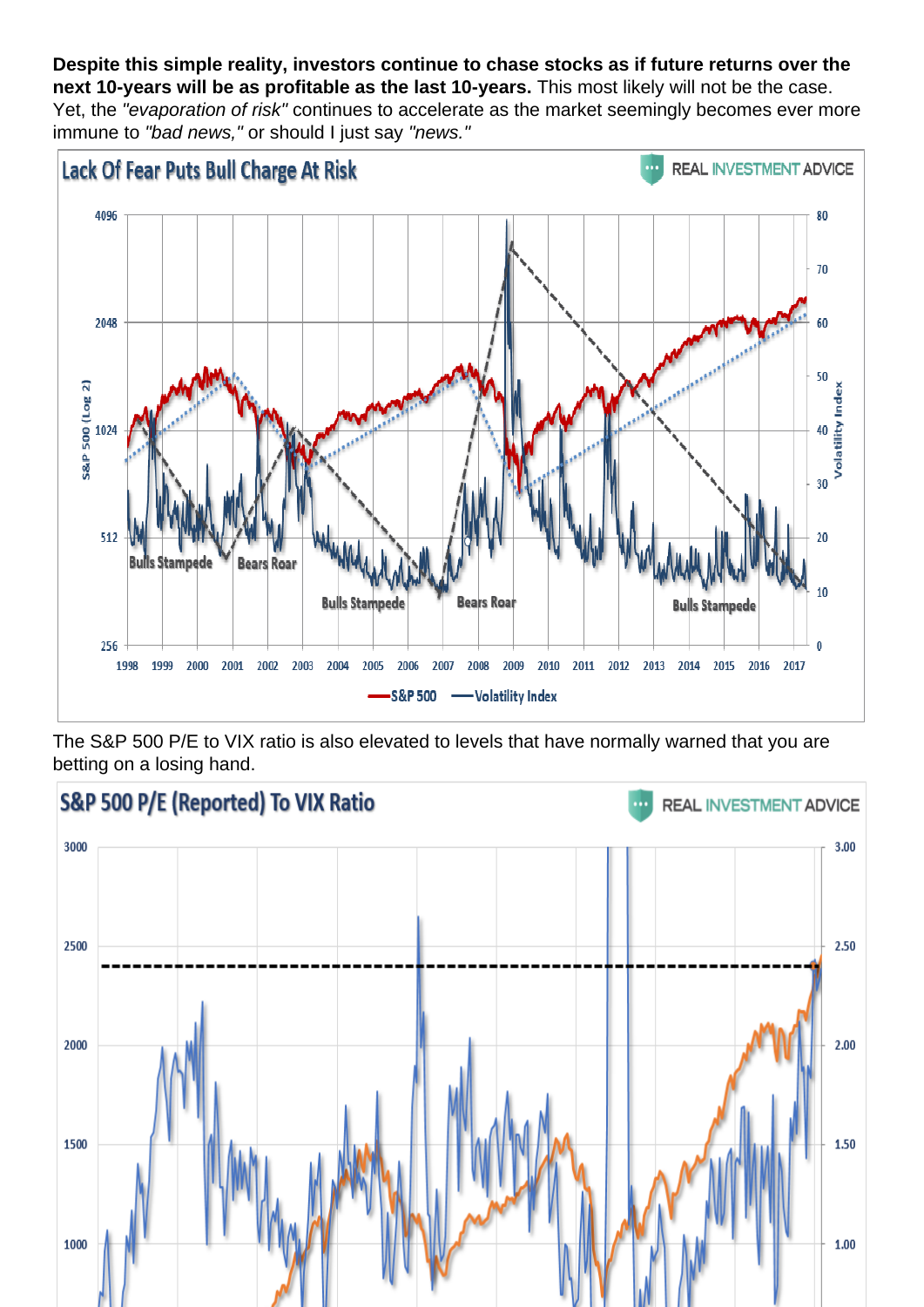The issue of understanding risk/reward is the single most valuable aspect of managing a portfolio. Chasing performance in the short-term can seem to be a profitable venture, just as if hitting a "hot streak" playing poker can seem to be a "no lose" proposition. But in the end, the "house always wins"?unless you play by the rules.

## **8-Rules Of Poker:**

**1) You need an edge** As Peter Lynch once stated:

## ?Investing without research is like playing stud poker and never looking at the cards.?

There is a clear parallel between how successful poker players operate and those who are generally less sober, more emotional, and less expert. The financial markets are nothing more than a very large poker table where your job is to take advantage of those who allow?emotions to drive their decisions and those who??bet recklessly??based on??hope??and??intuition.?**2) Develop an expertise in more than one area** The difference between winning occasionally and winning consistently in the financial markets is to be able to adapt to the changing market environments. There is no one investment style that is in favor every single year ? which is why those that chase last years performing mutual funds are generally the least successful investors over a 10 and 20 year period. As the great Wayne Gretzky once said:

## ?I skate where the puck is going to be, not where it has been.?

**3) Figure out why people are betting against you.**?We know nothing for?certain.??We know what a?company?s business is today, maybe even what they are most likely to do in the coming months. We can determine whether the price of its stock is trending higher or lower. But in the grand scheme of things, we don?t know much. In fact, we are closer to knowing nothing than to knowing everything, so let?s just round down and be done with it. Managing a portfolio for??what we don?t know?? is the hardest part of investing. ? With stocks, we have to always remember that there is always someone on the other side of the trade. Every time some fund manager on television encourages you to??buy,?someone else has to be willing to sell those shares to you. Why are they selling? What do they know that you don?t? **3) Don?t assume you are the smartest person at the table.?** When an investment?meets your objectives, be willing to take some profits. When it?begins to break down, hedge the risk. When your reasons for buying have changed, be willing call it a day and?walk away from the table. **4) It often pays to pass, and 5) Know when to quit and cash in your chips** Kenny Rogers summed this up best:

?If you?re gonna play the game, boy?You gotta learn to play it right ??**You?ve got to know when to hold ?em. Know when to fold ?em. Know when to walk away.?**? **Know when to run.**?You never count your money when you?re sittin? at the table.? There?ll be time enough for countin? when the dealin?s done."

This is the hardest thing for individuals to do. Your portfolio is your??hand??and there are?times that you have to get rid of bad cards?(losing positions)?and replace them with hopefully better ones.?However, even that may not be enough. There are times that things are just working against you in general and it is time to walk away from the table. All great?investors develop a risk management philosophy? (a sell discipline)? and combining that with a set of tools to implement that strategy. This increases the odds of success by removing the emotional biases that interfere with investment decisions. Just as a professional poker player is disciplined with his craft, a disciplined strategy allows for the successful navigation of?a fluid investment landscape. A disciplined strategy no only tells you when you to??make a bet,??but also when to??walk away.?**6) Know your strengths AND your weaknesses & 7) When you can?t focus 100% on the task at hand ?**